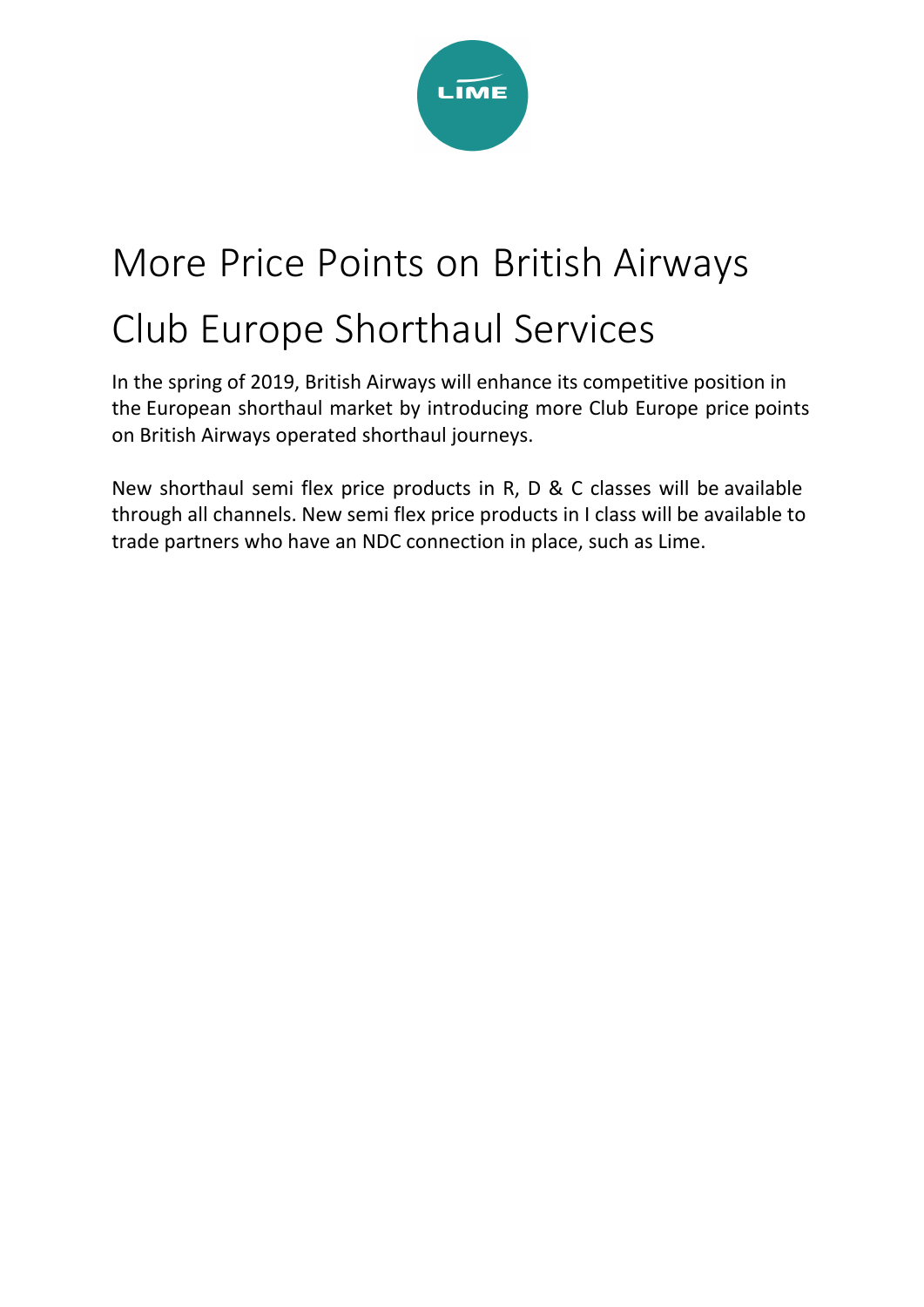#### FAQ

#### 1. What are additional price points (APP)?

Simply speaking, this means that there will be more prices within each booking class.

#### 2. Why is British Airways introducing more price points?

With more price points, British Airways will be able to compete better with other airlines across shorthaul markets. Many of British Airways competitors on these routes can offer prices with smaller increments between price points. Today, with limited price points, when British Airways decides to close off a booking class and sell at the next price point there is a relatively large jump up to the next price.

#### 3. Which fare products will have additional price points?

Shorthaul Club Europe semi flex fare products will have additional price points. Fully flexible fares will not have additional price points. The fare rules and conditions of the additional price points will be the same as existing Club Europe semi flex fares.

|    | Fully flex? | Semi Flex? |
|----|-------------|------------|
|    |             |            |
|    |             |            |
|    |             |            |
|    |             |            |
| 1米 |             |            |

\*Direct connection (such as NDC via Lime) only

#### 4. Who benefits from the Additional Price Points?

Customers travelling point-to-point on a British Airways marketed and operated shorthaul flight will have access to Additional Price Points when booking through any channel in R, D & C classes. Customers booking via an NDC‐connected travel partner such as Lime will have access to Additional Price Points in I, R, D & C classes.

#### 5. How do I price/access the additional price points?

For trade partners, there are no changes to any of the NDC requests or responses to access the additional price points – Lime's Flights system will automatically return one of the additional price points if they happen to be the lowest available that match the request.

#### 6. How do I know if I have been priced an APP fare?

There will be no new indicators, keywords or any changes to the NDC response that identify whether prices returned are additional price points or not. This is because it has no impact on any of the conditions of the booking.

### 7. Are APP fares available on all British Airways shorthaul flights including

#### codeshares?

Club Europe additional price point fares are only available on shorthaul flights for point-to-point journeys that both are operated and marketed by British Airways. Codeshare flights operated or marketed by other carriers will not have the additional price points, nor will BA CityFlyer or franchises SUN-AIR of Scandinavia or Comair. Flights between LHR and MAD will not have additional price points until later in 2019. For information about available routes during the trial period, please visit our website.

#### 8. Will I earn AVIOS on APP fares?

Avios can be earnt on the additional price point fares as per the existing fares at the same rates.